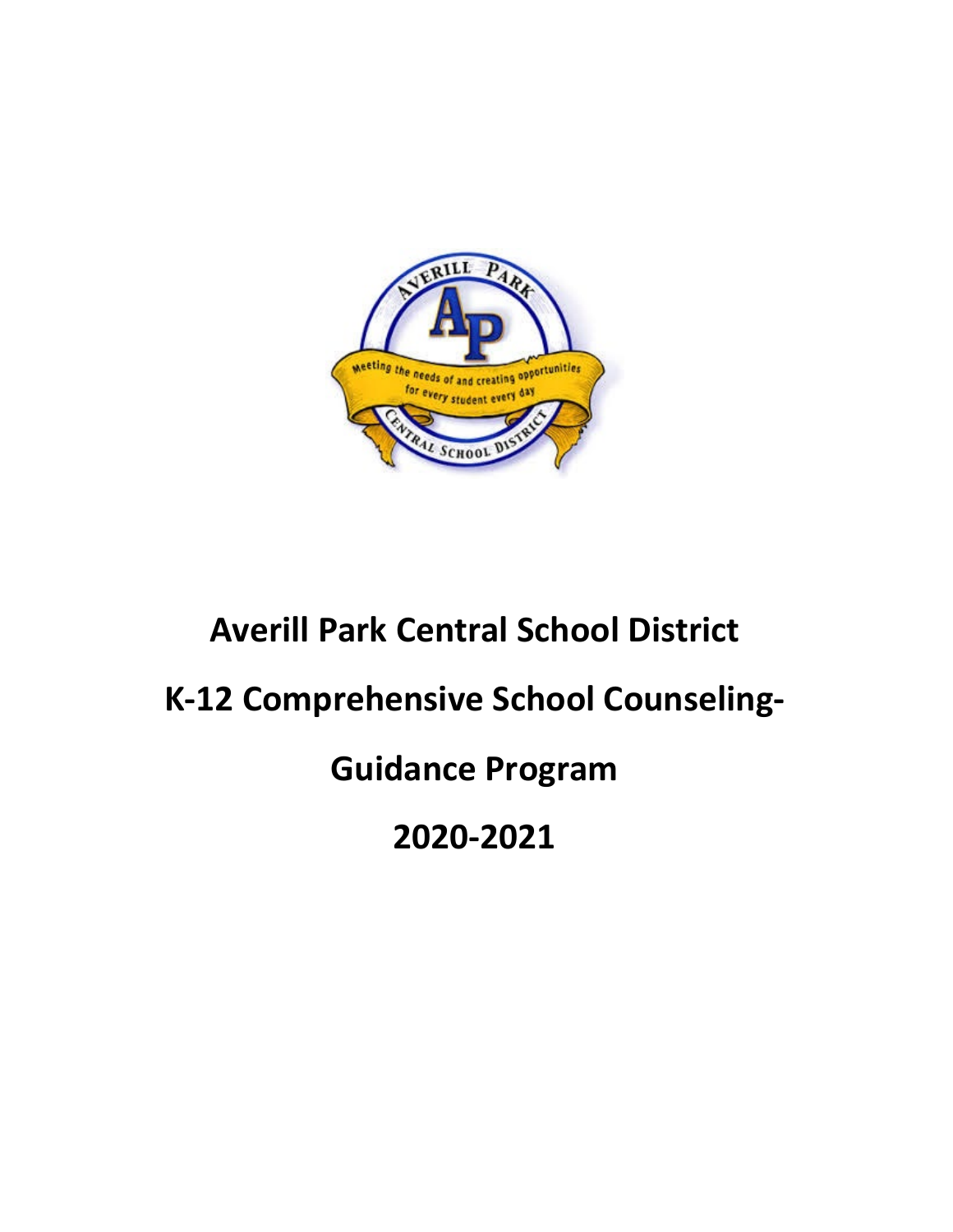# **Averill Park Central School District**

# **K-12 Comprehensive School Counseling/Guidance Program**

# **2020-2021**

#### **INTRODUCTION**

The Averill Park Central School District serves the needs of elementary & secondary level students residing in the towns of Berlin, Brunswick, East Greenbush, Nassau, North Greenbush, Poestenkill, Sand Lake, Schodack and Stephentown. Encompassing a 120 square mile area within a twenty-minute drive of Albany and Troy, New York, the district educates over 2,700 students.

Combining the qualities of a rural suburban setting with the benefit of a strong and vibrant community, the district is committed to student learning and achievement in its three elementary schools ( Poestenkill, Miller Hill - Sand Lake, West Sand Lake), its middle school (Algonquin) and its High School.

**DISTRICT MISSION:** To meet the needs of and create opportunities for every student every day.

**DISTRICT VISION:** To create passionate learners who contribute positively to their community and the world

#### **DISTRICT GOALS 2019-2020:**

- Goal #1: Students will graduate college and career ready
- Goal #2: Students will productively engage in their school community
- Goal #3: Students will be digitally fluent by demonstrating the ability to live productively and safely in a technology-influenced society

#### **K-12 Counseling Program Overview**

Each of the Averill Park District five school buildings has certified school counselors & school psychologists to support the academic, social emotional and planning needs of the students and families.

#### **Counseling Advisory Council**

The Advisory Council will meet at least twice a year for the purpose of reviewing the comprehensive developmental school counseling/guidance program plan and advising on the implementation of the school counseling/guidance program to provide recommendations to district administration and the counseling department.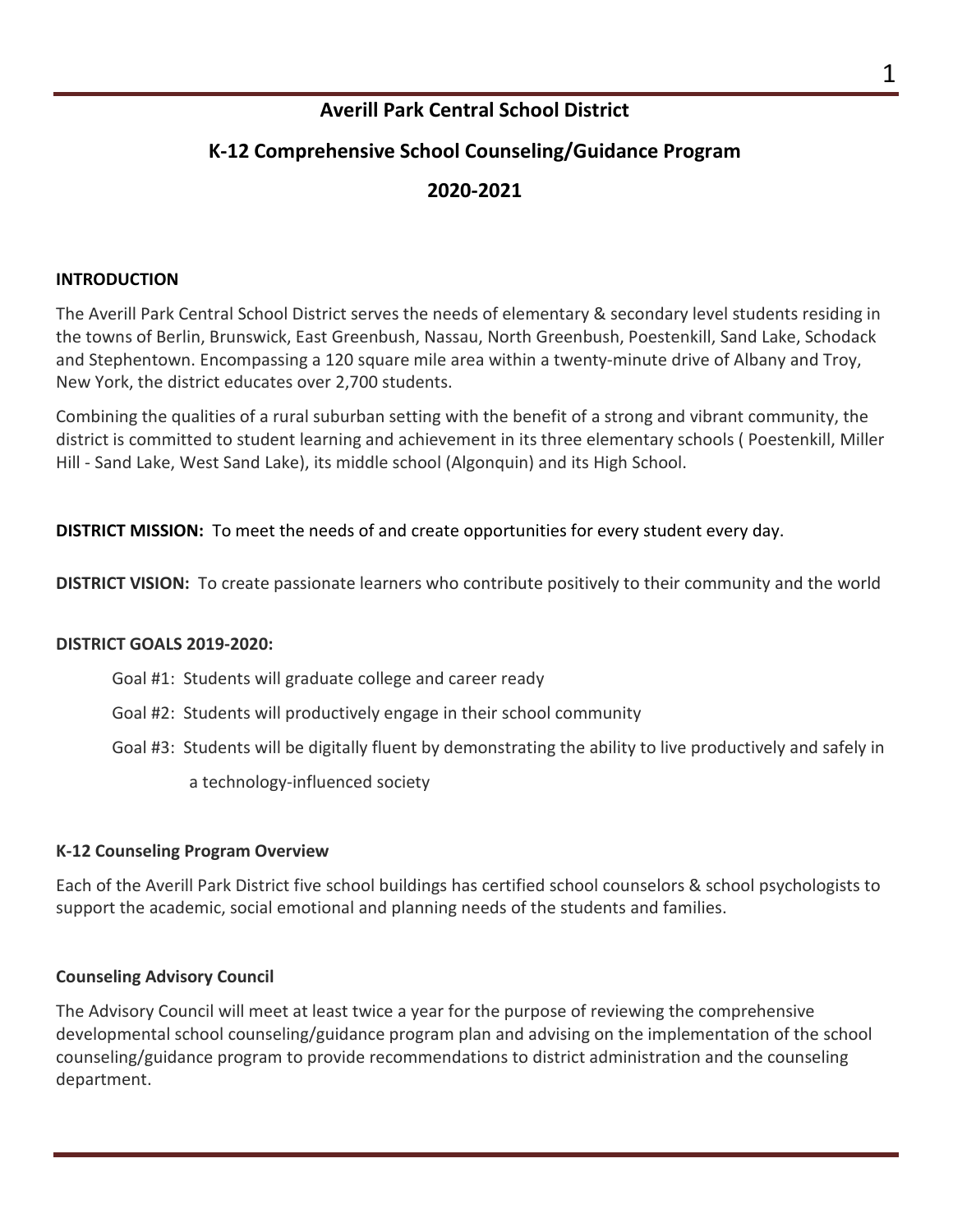#### **Membership may include representative stakeholders, but is not limited to:**

Assistant Superintendent for Teaching and Learning Director of Special Education and Support Services Elementary & Secondary Building Leadership Counseling Department Team Leader K-5/6-12 Counselor(s)/Psychologists(s) Parent(s) BOE member(s) Elementary/Secondary Teacher(s) Outside agency provider(s)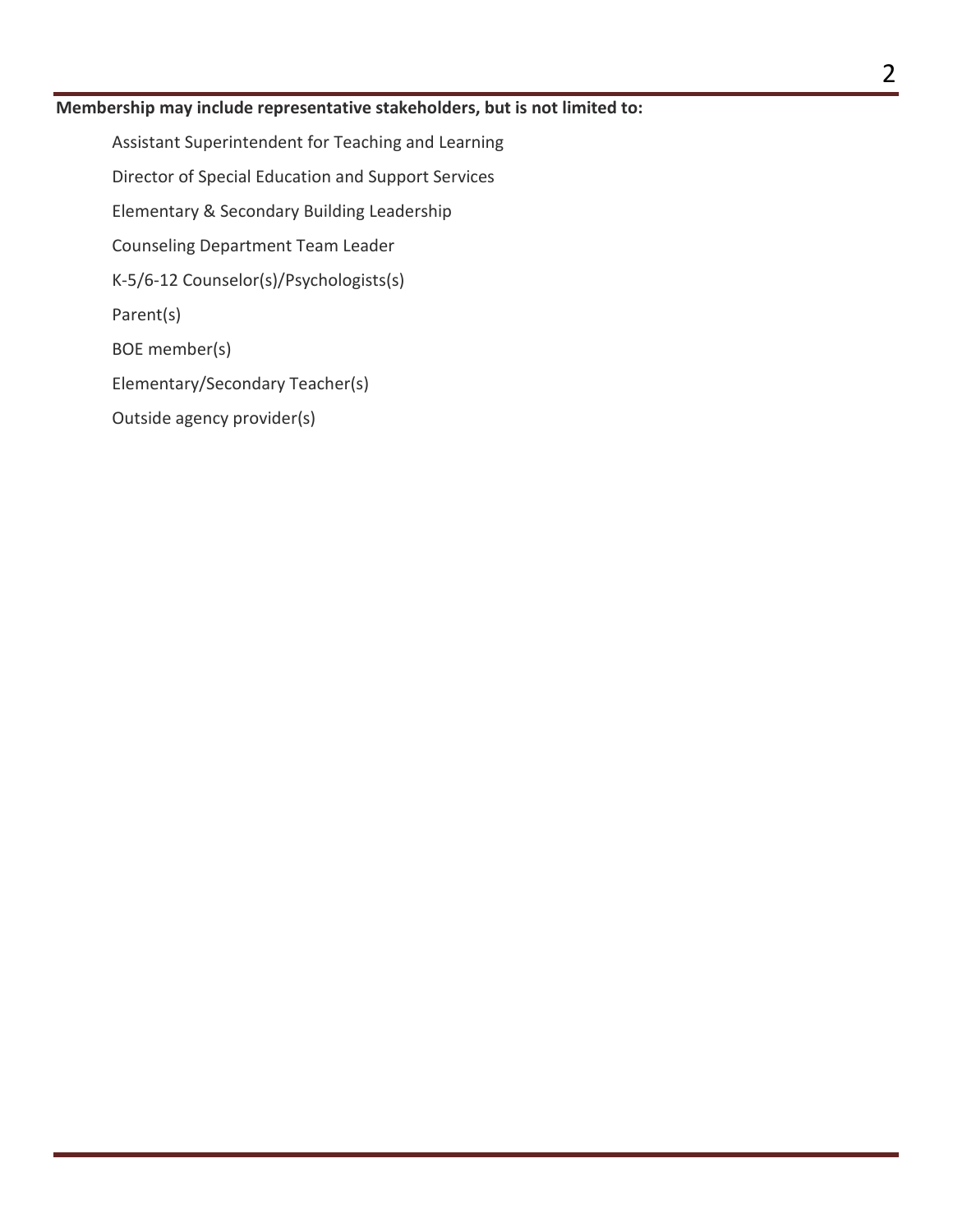# **The Comprehensive Model**

The Comprehensive Model provides a framework for the creation of a comprehensive school counseling program that: ensures all students have access to a rigorous education, clearly defines the knowledge and skills students will acquire as a result of the program, is systemically delivered to all students, is based on and evolves via data-driven decision making, and is implemented by state certified school counselors.

The process for delivery of the National Standards linked to the New York State Learning Standards is accomplished by utilizing each of the four components of the comprehensive model. The four main components of the model include the following:

**The foundation** of the program, which addresses the belief and mission that every student will benefit from the school counseling program.

**The management system** that presents the organizational process and tools needed to deliver a comprehensive school counseling program. These processes and tools include agreements or responsibilities, use of data, action plans, time and task analysis, and monthly calendars.

**The delivery system** that defines the implementation process and the components of the comprehensive model (ie: counseling curriculum, individual planning with students, responsive services and system support).

**The accountability system** that helps school counselors demonstrate the effectiveness of their work in measurable terms such as impacts over time, performance evaluation, and a program audit.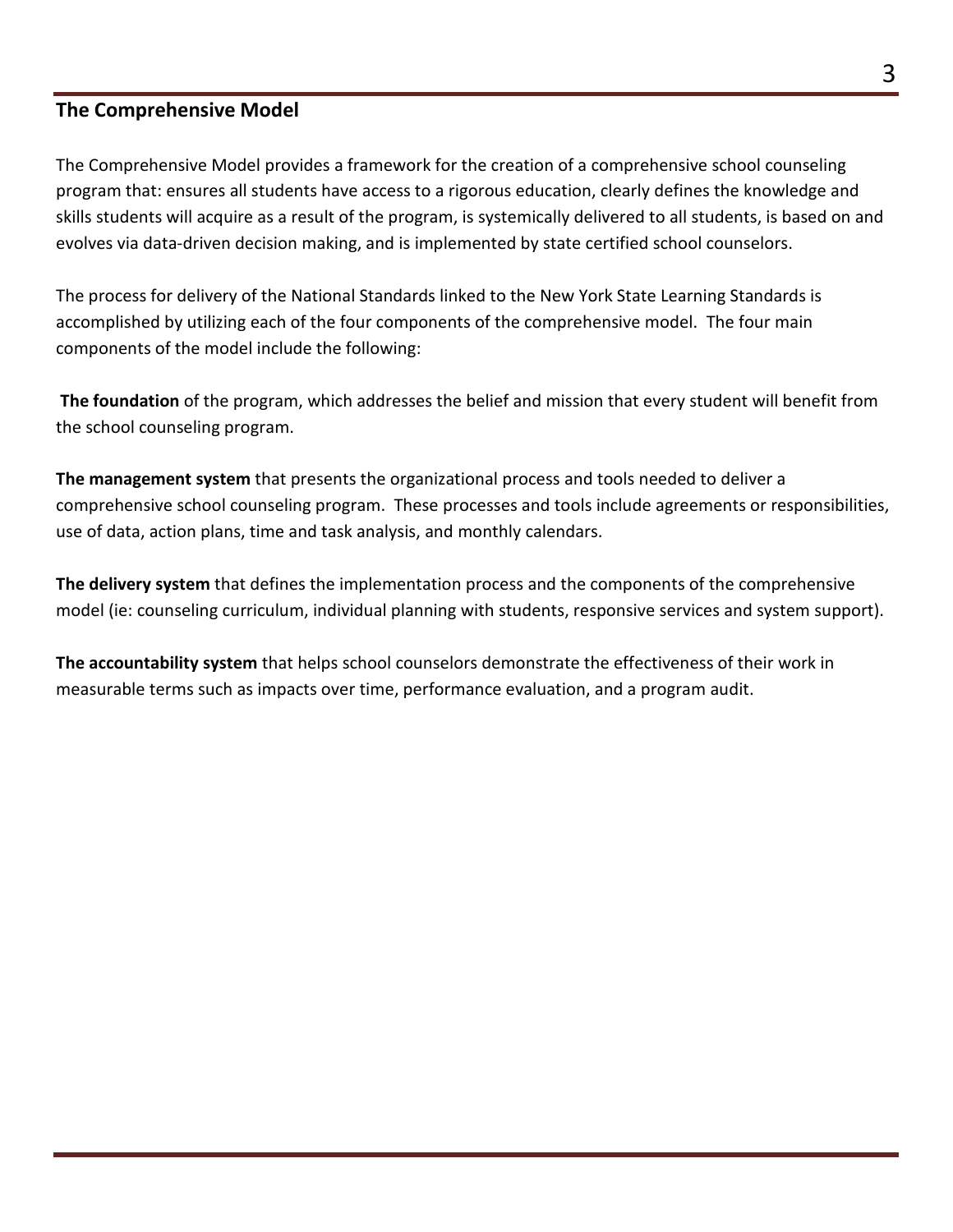#### **Averill Park Comprehensive School Counseling Plan: Foundation**

#### **Counseling Department Vision Statement:**

Every student will acquire the academic, career and personal/social skills to reach their fullest educational potential and successfully manage their lives as healthy, responsible, competent and productive citizens who respect themselves and others.

#### **Counseling Department Mission Statement:**

Given the changing needs of families and students, in support of the district's mission and goals, the counseling staff will provide a comprehensive and developmentally appropriate program to address: social and emotional skill building, overcome social, emotional, & cultural obstacles to learning, college and career readiness. Every student and family will be provided with resources and tools to assist them on their individual path towards graduation.

#### **The Program:**

- 1. The Averill Park School District's comprehensive developmental counseling programs includes all students K-12.
- 2. All Averill Park students K-12 have access to a certified school counselor.
- 3. The Averill Park K-12 counseling program is designed in coordination with the teaching staff to prepare students to actively participate in their current and future educational programs; address career/college readiness standards, academic, and social/emotional development standards.
- 4. The Averill Park Central School District counseling staff work to foster each student's social, emotional, academic, career development to maximize their educational potential.
- 5. Will engage families to support the needs of their child.

#### **Professional Competencies:**

**Counselor Competencies and Ethics-**The Averill Park School Counselors will reference the ASCA School Counselor Competencies (2010) as an outline of the knowledge, abilities, skills and attitudes necessary to plan, organize, implement and evaluate their comprehensive, developmental, results-based school counseling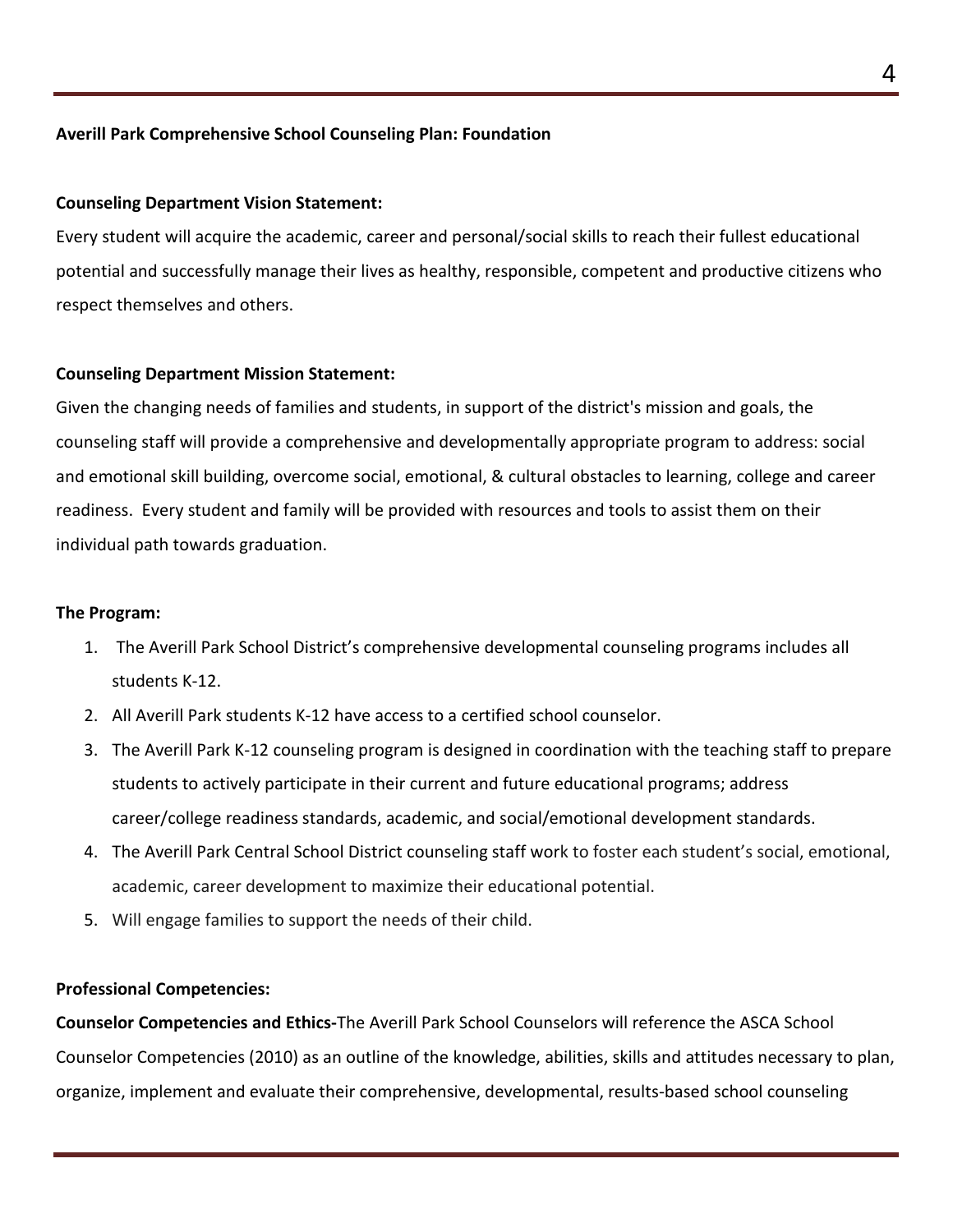programs. Counselors are preparing students aligning with the ASCA K-12 College- and Career-Readiness Standards

for Every Student.

#### **Category 1: Mindset Standards School counselors encourage the following mindsets for all students.**

- 1. Belief in development of whole self, including a healthy balance of mental, social/emotional and physical well-being
- 2. Self-confidence in ability to succeed
- 3. Sense of belonging in the school environment
- 4. Understanding that postsecondary education and life-long learning are necessary for long-term career success
- 5. Belief in using abilities to their fullest to achieve high-quality results and outcomes
- 6. Positive attitude toward work and learning

#### **Category 2: Behavior Standards Students will demonstrate the following standards through classroom lessons, activities and/or individual/small-group counseling.**

| <b>Learning Strategies</b>                                                                          | <b>Self-Management Skills</b>                                                                                        | <b>Social Skills</b>                                                                            |
|-----------------------------------------------------------------------------------------------------|----------------------------------------------------------------------------------------------------------------------|-------------------------------------------------------------------------------------------------|
| 1. Demonstrate critical-thinking skills to<br>make informed decisions                               | 1. Demonstrate ability to assume<br>responsibility                                                                   | 1. Use effective oral and written<br>communication skills and listening skills                  |
| 2. Demonstrate creativity                                                                           | 2. Demonstrate self-discipline and self-<br>control                                                                  | 2. Create positive and supportive<br>relationships with other students                          |
| 3. Use time-management, organizational<br>and study skills                                          | 3. Demonstrate ability to work<br>independently                                                                      | 3. Create relationships with adults that<br>support success                                     |
| 4. Apply self-motivation and self-<br>direction to learning                                         | 4. Demonstrate ability to delay<br>immediate gratification for long term<br>rewards                                  | 4. Demonstrate empathy                                                                          |
| 5. Apply media and technology skills                                                                | 5. Demonstrate perseverance to achieve<br>long- and short-term goals                                                 | 5. Demonstrate ethical decision making<br>and social responsibility                             |
| 6. Set high standards of quality                                                                    | 6. Demonstrate ability to overcome<br>barriers to learning                                                           | 6. Use effective collaboration and<br>cooperation skills                                        |
| 7. Identify long- and short-term<br>academic, career and social/ emotional<br>goals                 | 7. Demonstrate effective coping skills<br>when faced with a problem                                                  | 7. Use leadership and teamwork skills to<br>work effectively in diverse team                    |
| 8. Actively engage in challenging<br>coursework                                                     | 8. Demonstrate the ability to balance<br>school, home and community activities                                       | 8. Demonstrate advocacy skills and ability<br>to assert self, when necessary                    |
| 9. Gather evidence and consider multiple<br>perspectives to make informed decisions<br>$B - B - SS$ | 9. Demonstrate personal safety skills                                                                                | 9. Demonstrate social maturity and<br>behaviors appropriate to the situation<br>and environment |
| 10. Participate in enrichment and<br>extracurricular activities                                     | 10. Demonstrate ability to manage<br>transitions and ability to adapt to<br>changing situations and responsibilities |                                                                                                 |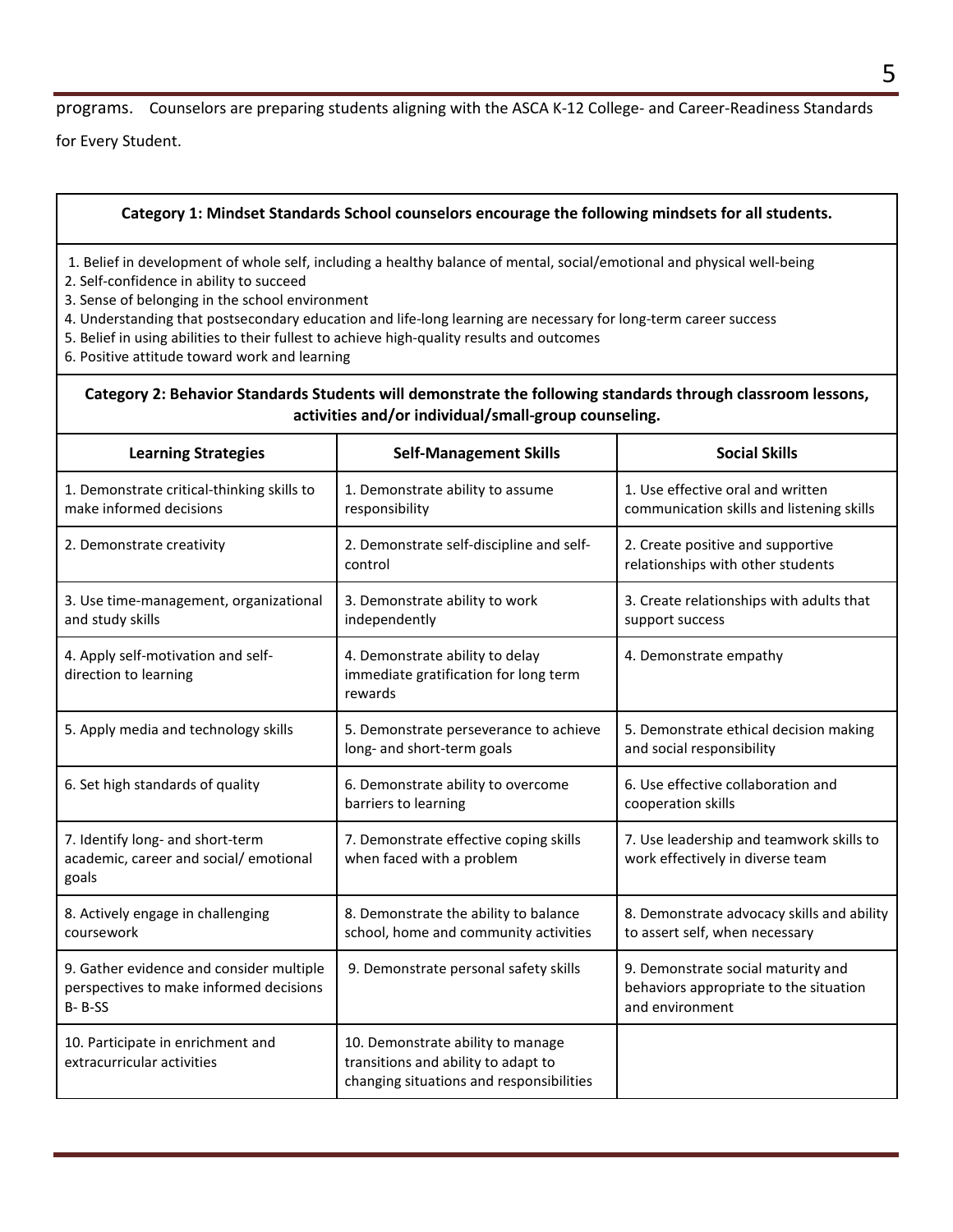### **Averill Park Comprehensive School Counseling Plan: Management System**

The management system incorporates the organizational process and tools needed to deliver a comprehensive school counseling program. These processes and tools include: agreements or responsibilities, use of data, action plans, time and task analysis, and monthly calendars. These assessments and tools help school counselors develop, implement and evaluate their school counseling program based on clearly defined priorities reflecting student needs (ASCA, 2012).

#### **Use of Time**

The use-of-time assessment helps the school counselor determine how much time is spent in each of the components of the ASCA National Model. School counselors at Averill Park understand the importance of providing services to students and maintaining a school counseling program that is driven by student needs. With this in mind, K-12 counselors will complete the Use-of-Time assessment twice per year. It is recommended that school counselors spend 80% of their time in delivery of direct services to students. The remaining time is spent for Foundation, Management and Accountability.

A sample time assessment may look like:

| $\overline{3}$  |                              | School<br>Counseling<br>Core<br>Curriculum | <b>Individual</b><br>Student<br><b>Planning</b> | Responsive<br><b>Services</b> | Referrals/<br>Consultation/<br>Collaboration | Program<br>Foundation,<br>Management and<br>Accountability | Fair-Share<br><b>Responsibility</b> | Non-School-<br>Counseling<br><b>Tasks</b> |
|-----------------|------------------------------|--------------------------------------------|-------------------------------------------------|-------------------------------|----------------------------------------------|------------------------------------------------------------|-------------------------------------|-------------------------------------------|
| $\overline{4}$  | 7-7:15 a.m.                  |                                            |                                                 |                               |                                              |                                                            |                                     |                                           |
| 5.              | $7:16-7:30$ a.m.             |                                            |                                                 |                               |                                              |                                                            |                                     |                                           |
| 6               | 7:31-7:45 a.m.               |                                            |                                                 |                               |                                              |                                                            |                                     |                                           |
| $\mathbf{7}$    | $7:46-8$ a.m.                |                                            |                                                 |                               |                                              |                                                            |                                     |                                           |
| 8               | 8:01-8:15 a.m.               |                                            |                                                 |                               |                                              |                                                            |                                     |                                           |
| 9               | 8:16-8:30 a.m.               |                                            |                                                 |                               |                                              |                                                            |                                     |                                           |
| 10 <sup>°</sup> | 8:31-8:45 a.m.               |                                            |                                                 |                               |                                              |                                                            |                                     |                                           |
|                 | $11 \overline{8.46} - 9$ a m |                                            |                                                 |                               |                                              |                                                            |                                     |                                           |

A electronic link can be found [HERE](https://www.schoolcounselor.org/asca/media/asca/ASCA%20National%20Model%20Templates/Useoftimeassesment-daily.xlsx)

#### **Use of Calendars**

School Counselors use monthly calendars to organize and provide programming to all students. The monthly calendar tasks are reviewed with building leadership during monthly meetings.

Electronic template can be found *[HERE](https://www.schoolcounselor.org/asca/media/asca/ASCA%20National%20Model%20Templates/AnnualCalendar.xlsx)*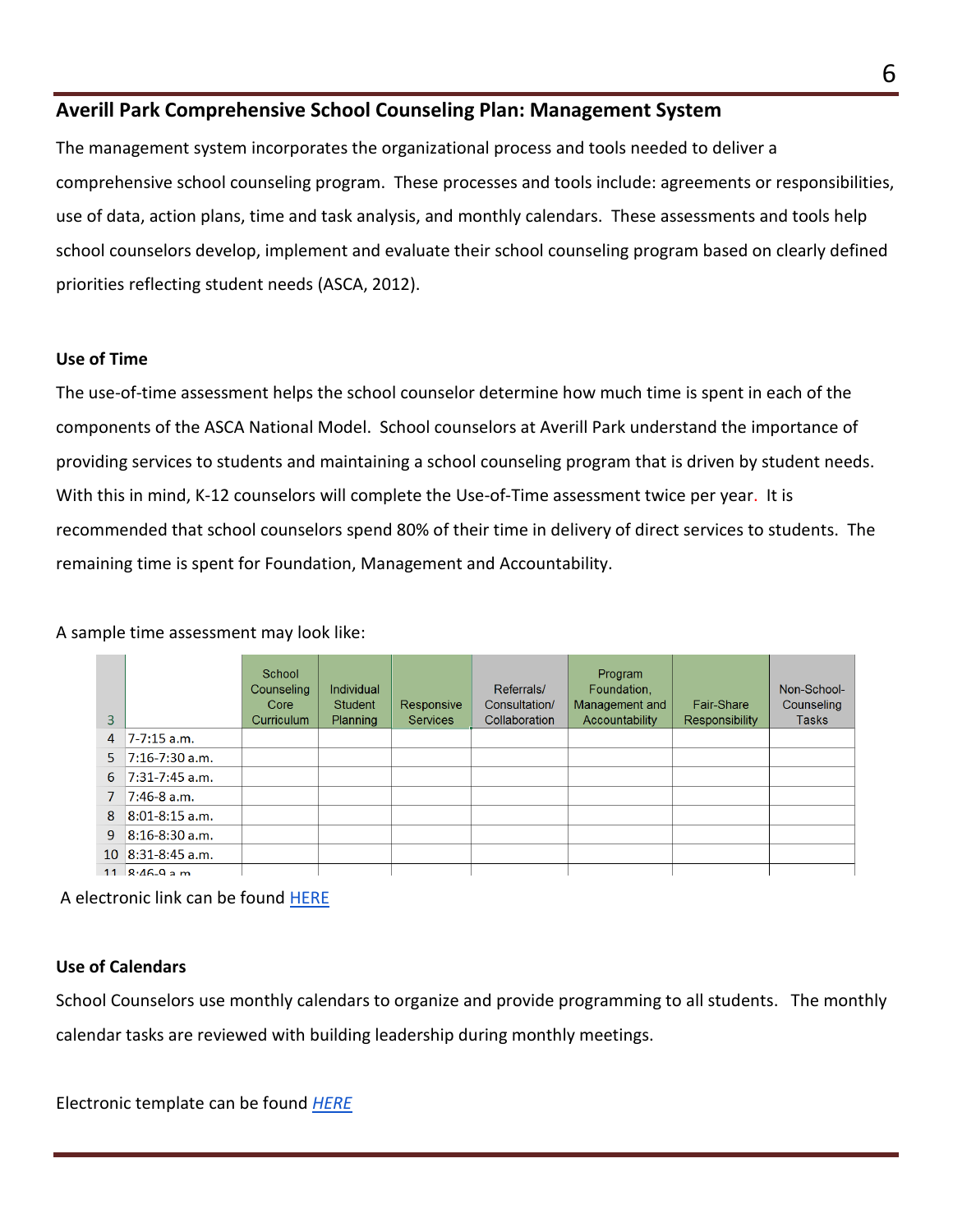#### **Use of Data**

The focus and direction of the comprehensive counseling program is data driven. School counselors must show that each activity implemented is part of the program and was developed from analysis of the student's needs, achievements and/or related data. To do this, school counselors need to review and discuss data driven needs for the student population. This may include review of graduation rates, attendance, and standardized test scores. For every desired competency and result there must be a plan for how the desired competency will be achieved. Each action plan should be developed with building leadership to include: competencies addressed, description of activity, timeline in which the activity will be completed, who is responsible for delivery, means of evaluating student success, and expected results.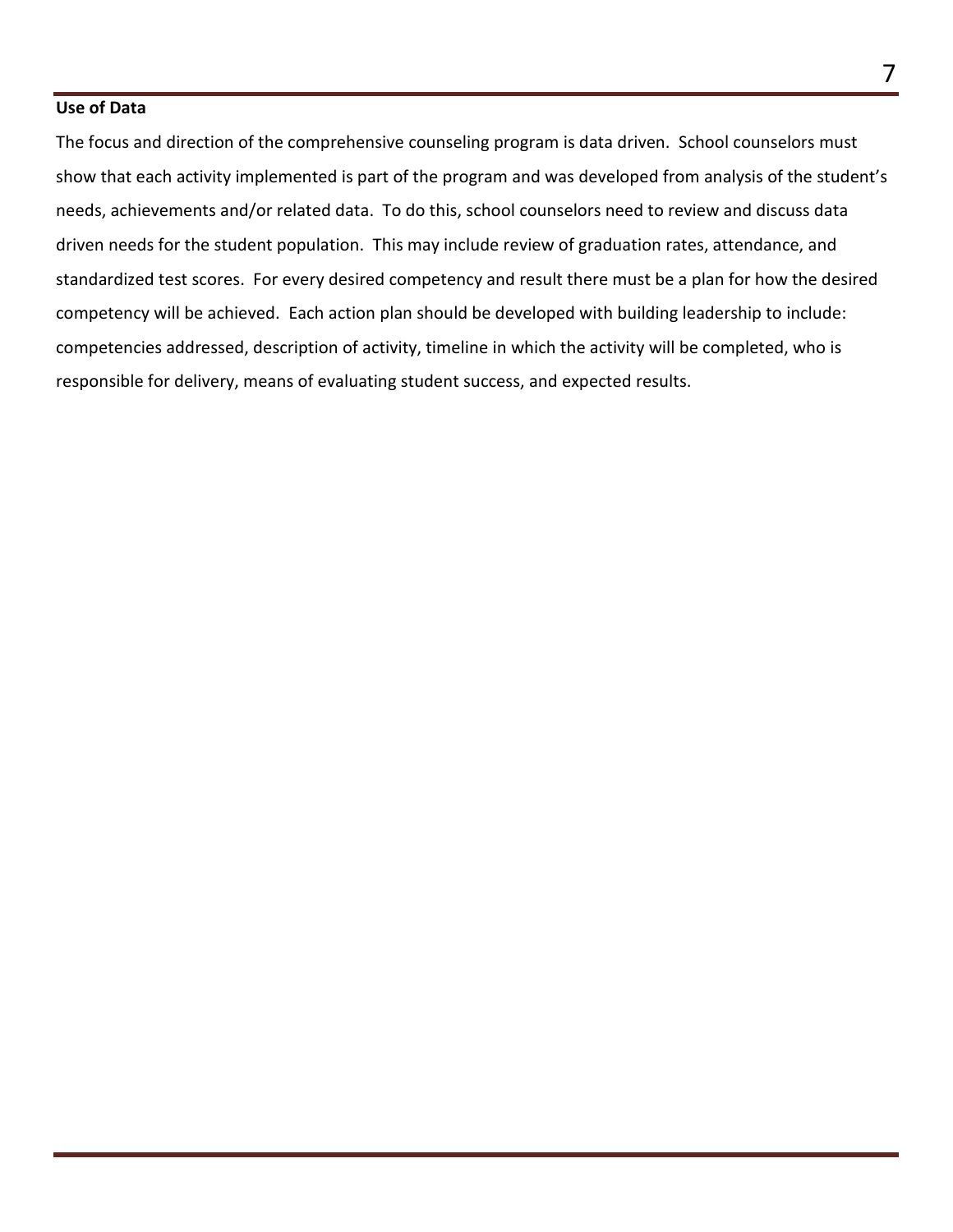# **Averill Park Comprehensive School Counseling Plan: Delivery System**

#### **Multi-Tiered System of Supports (MTSS)**

Multi-Tiered System of Supports (MTSS) is a culturally responsive, evidence-based framework implemented in K–12 schools using a proactive data-based problem solving approach to integrate academic and behavioral instruction and intervention at tiered intensities to improve the learning and social/emotional functioning of all students. Early assessment and intervention for these students can help them catch up with their peers sooner. The key components of MTSS include:

- Universal screening of all students early in the school year
- Tiers of interventions that can be amplified in response to levels of need
- Ongoing data collection and continual assessment
- Schoolwide approach to expectations and supports

Within the framework of a data-informed school counseling program school counselors augment their collaboration and coordination to meet the needs of all students and identify students who are at risk for not meeting academic and behavioral expectations. School counselors collaborate across student service disciplines with teachers, administrators and families to design and implement plans to address student needs and to promote students' academic, career social/emotional success (American School Counselor Association [ASCA], 2019). Data are collected and analyzed to determine the effectiveness of the learning supports for continual improvement efforts over time. MTSS offers school counselors opportunities to have a lasting impact on student academic success and behavior development while integrating the framework within a school counseling program.

The application of MTSS aligns with the role of school counseling at any grade level and can be used across multiple domains such as academic, college/career and/or social/emotional development, based on the ASCA National Model. The School Counselor's Role National Model serves as the foundation that assists school counselors in the academic, career and social/ emotional development of students through the implementation of a school counseling program by: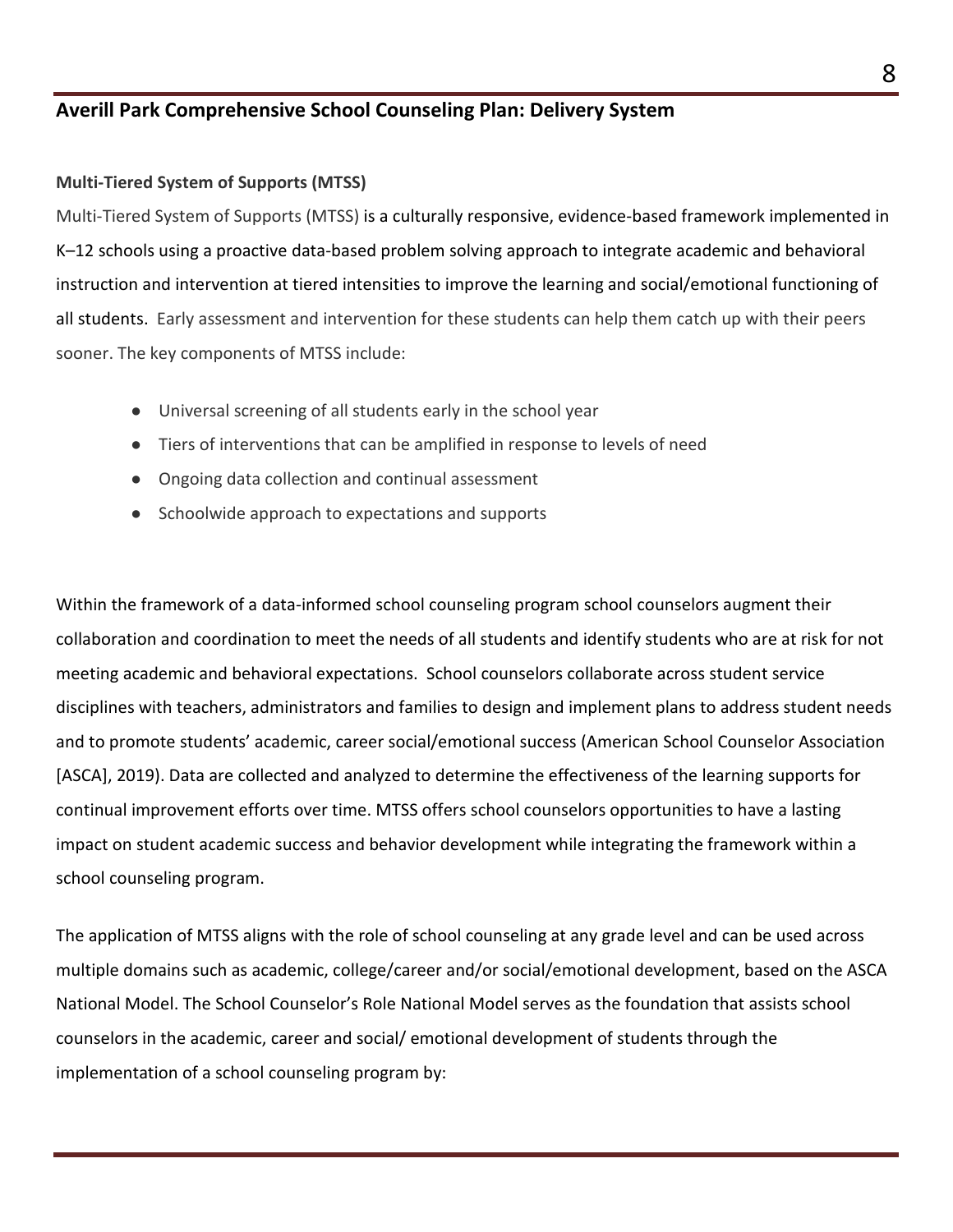• Providing all students with a standards-based school counseling curriculum to address universal academic, career and social/emotional development

• Analyzing academic, career and social/emotional development data to identify struggling students

- Identifying and collaborating on research-based intervention strategies implemented by school staff
- Evaluating academic and behavioral progress after interventions
- Revising interventions as appropriate
- Referring to school and community services as appropriate

• Collaborating with administrators, other school professionals, community agencies and families in the design and implementation of MTSS

• Advocating for equitable education for all students and working to remove systemic barriers

Where MTSS interacts with school counseling programs the school counselor can serve in roles of supporter and/or intervener (Ockerman, Mason, & Feiker-Hollenbeck, 2012). In the supporting role, the school counselor may provide indirect student service by presenting data or serving as a consultant to a student support team. In intervener role, the school counselor may provide direct student service through the delivery component of the ASCA National Model.

MTSS tiers help schools to organize levels of supports based on intensity so that students receive necessary instruction, support, and interventions based on need. As such, student identities are not based on tier levels. Instead, individuals are identified as students in need of supports. This helps educators to respond appropriately and provide students with the assistance they need to prosper in the classroom.

During the 2020-21 school year, supporting the social emotional needs of students is critical. Students have been out of school for 6 months and have needed to adjust to new routines for daily living. The use of ongoing assessment of student needs and a multilayered system of interventions are more critical than ever as schools support the changing needs of students.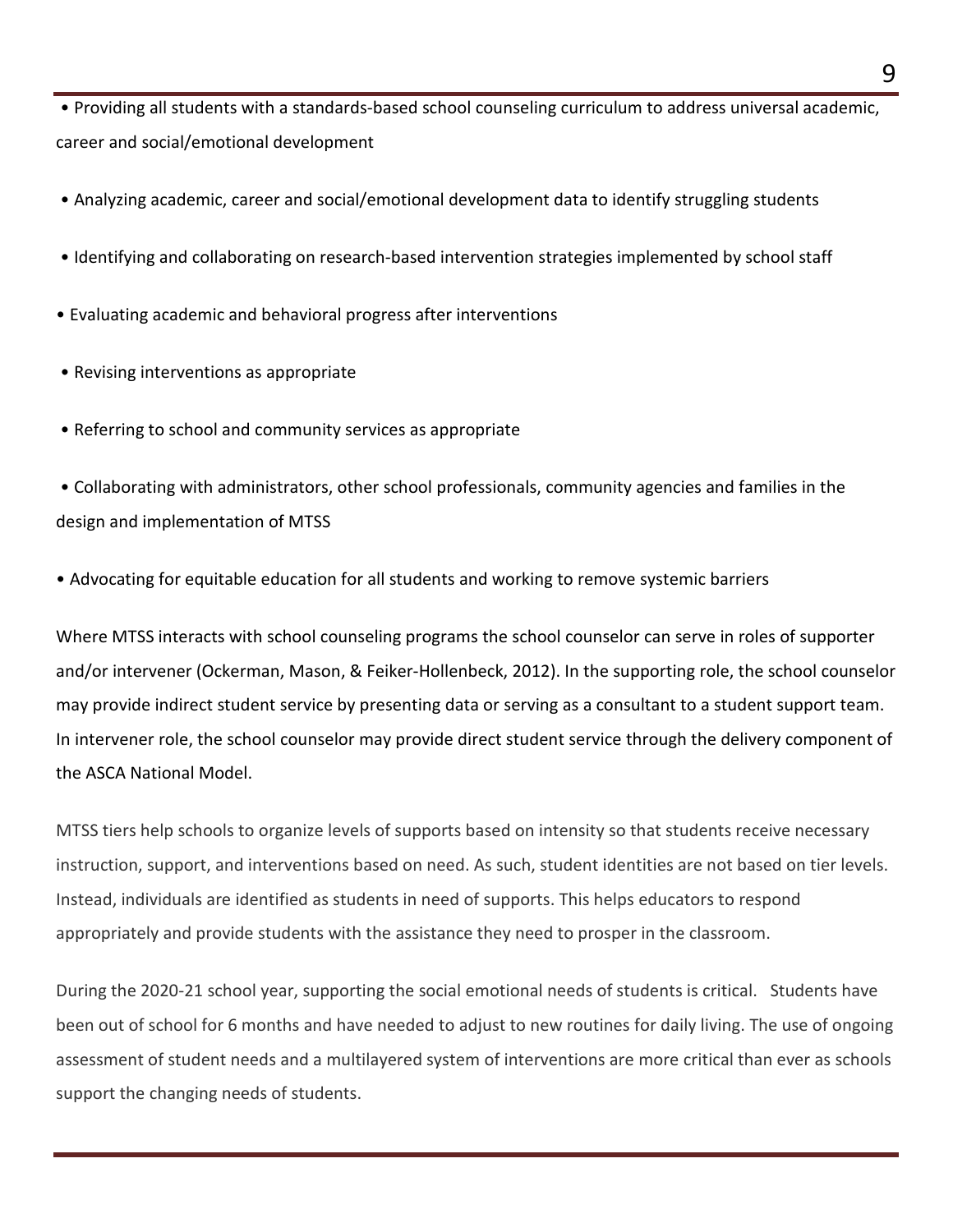#### **Direct Counseling Core Curriculum**

The counseling curriculum provides developmental activities that address academic, career and personal/social/cultural needs of students K-12. This is accomplished through:

- Classroom Activities: School Counselors present lessons in the classroom
- Group Activities: School Counselors conduct group activities outside of the classroom to address particular student needs

#### **Individual Student Planning**

Counselors monitor students' progress so they may achieve success in academic, personal/social/cultural, and career areas. This may be accomplished through:

- Individual or Small Group Appraisal: Work with students in analyzing and evaluating abilities, interests, skills and achievement
- Individual or Small Group Advisement: Work directly with students on achieving success in personal/social, academic and career areas
- Case Management: Monitor individual student's progress

#### **Responsive Services**

School counselors provide support and interventions to meet the needs of students. This is accomplished through:

- Individual and Small Group Counseling: Counseling is provided for students experiencing social, emotional, personal, or academic difficulties. Assisting students in navigating a diverse cultural world.
- Crisis Counseling: Short term counseling that is provided to students, families or staff as an immediate intervention to a crisis.

#### **Indirect Student Services**

- Referrals: School counselors provide families with a variety of resources, both inside and outside of school to better serve students.
- Consultation: School counselors collaborate with families, school staff and community agencies to develop interventions for students.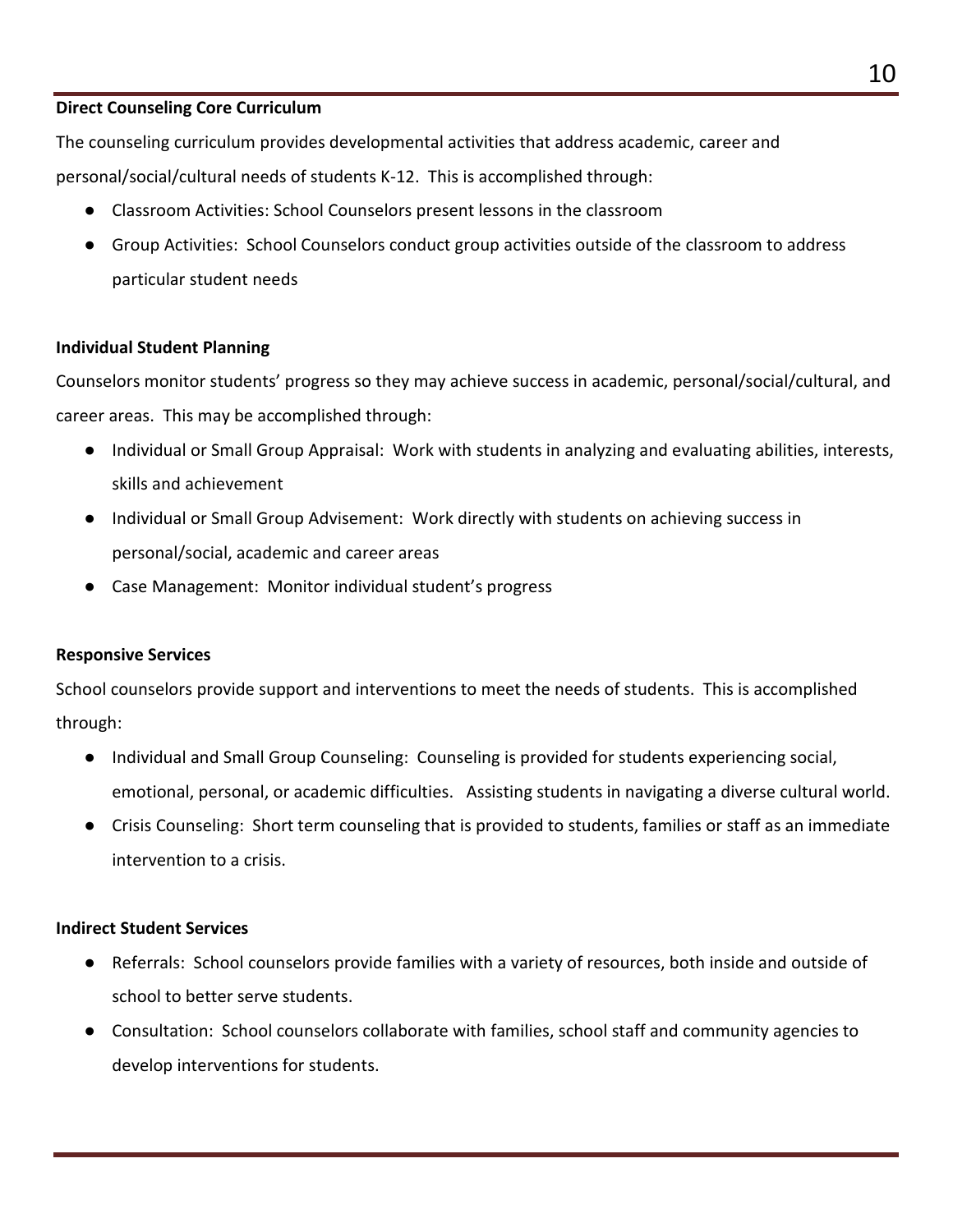#### **System Support**

School counselors assess the effectiveness of the counseling program. This is accomplished through:

- Teaming: School counselors participate in district wide and building committees.
- Professional Development: School counselors regularly participate in training, conferences, and meetings to update knowledge and skills.
- Program Promotion: School counselors provide orientation and information regarding the programs to the greater community via websites, counseling newsletters and presentations.
- Program Management and Evaluation: School counselors regularly collect and analyze data to evaluate the program and continue updating program activities.

### **Scope and Sequence**

#### **K-5**

| Unit                             | Sept                 | Oct | <b>Nov</b>   | <b>Dec</b> | Jan | Feb | Mar                       | Apr | May | June |
|----------------------------------|----------------------|-----|--------------|------------|-----|-----|---------------------------|-----|-----|------|
| Zones of Regulation K-5          | X                    | X   | X            | X          | X   | X   | X                         | X   | X   | X    |
| <b>Character Education</b>       | X                    | X   | X            | X          | X   | X   | X                         | X   | X   | X    |
| <b>Bullying Prevention</b>       |                      | X   |              |            |     |     |                           | X   |     |      |
| <b>Conflict Resolution</b>       | X                    | X   | $\mathsf{x}$ | X          | X   | X   | $\boldsymbol{\mathsf{x}}$ | X   | X   |      |
| <b>Team Meetings</b>             | X                    | X   | X            | X          | X   | X   | X                         | X   | X   | X    |
| <b>Parent Conferences</b>        | as<br>needed<br>(AN) | AN  | X            | AN         | AN  | AN  | $\mathsf{x}$              | AN  | AN  | AN   |
| <b>Food Insecurities</b>         | X                    | X   | X            | X          | X   | X   | X                         | X   | X   | X    |
| Transition from gr 5 to 6        |                      |     |              |            |     |     |                           | X   | X   | X    |
| Individual & group<br>counseling | X                    | X   | X            | X          | X   | X   | $\pmb{\times}$            | X   | X   | X    |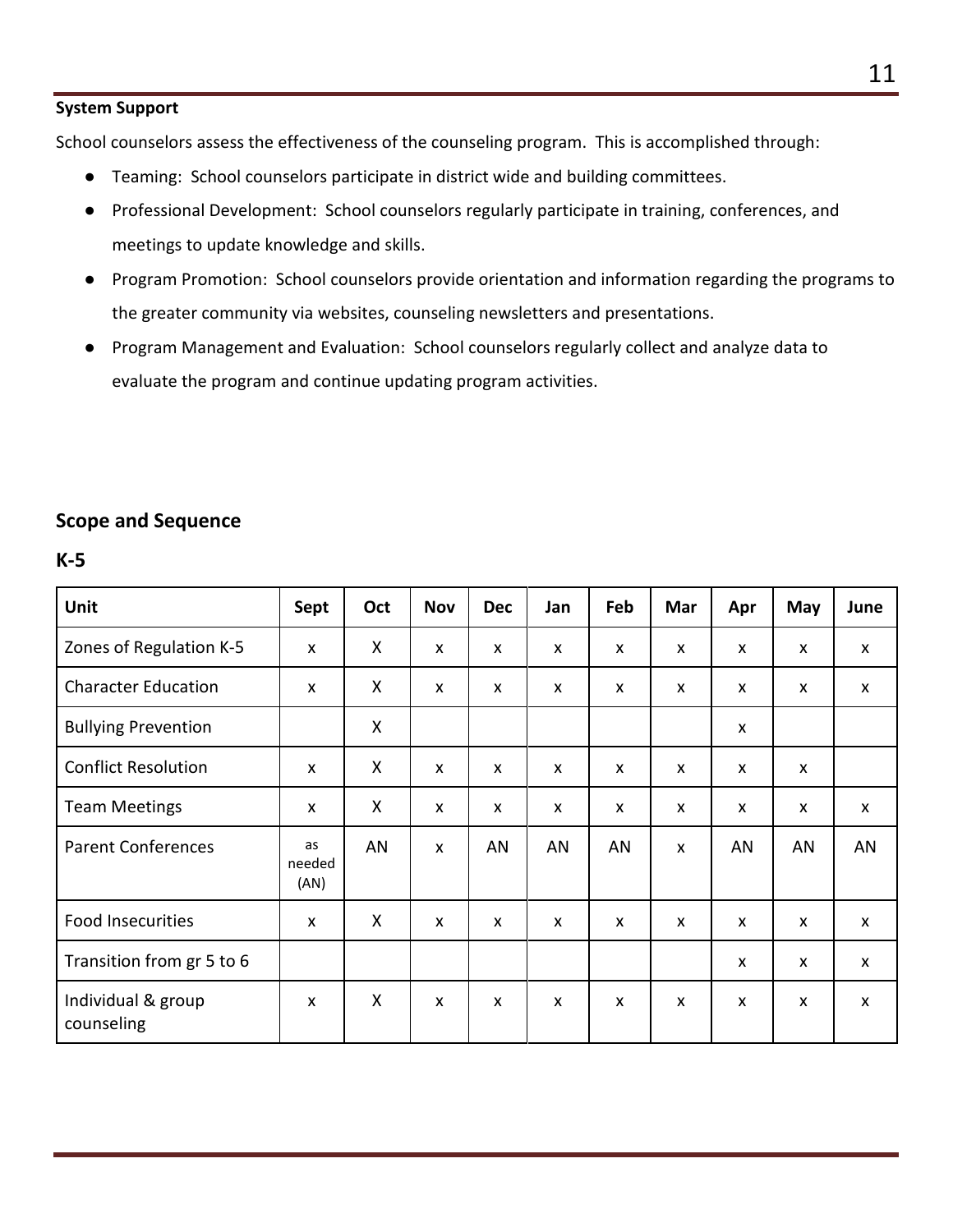**6-8**

| <b>Unit</b>                                                                               | Sept                 | Oct          | <b>Nov</b>   | <b>Dec</b>                | Jan                       | Feb                       | Mar                       | Apr                | May                       | June               |
|-------------------------------------------------------------------------------------------|----------------------|--------------|--------------|---------------------------|---------------------------|---------------------------|---------------------------|--------------------|---------------------------|--------------------|
| Individual counseling-<br>social/emotional                                                | $\pmb{\times}$       | X            | X            | $\boldsymbol{\mathsf{x}}$ | $\boldsymbol{\mathsf{x}}$ | $\mathsf{x}$              | $\pmb{\mathsf{X}}$        | $\mathsf{x}$       | $\pmb{\mathsf{X}}$        | $\mathsf{x}$       |
| Individual counseling-<br>academics                                                       | $\pmb{\mathsf{X}}$   | $\mathsf{X}$ | X            | $\mathsf{x}$              | $\mathsf{x}$              | $\boldsymbol{\mathsf{x}}$ | $\mathsf{x}$              | $\mathsf{x}$       | $\mathsf{x}$              | $\mathsf{x}$       |
| <b>Team Meetings-</b><br>collaborative discussions<br>focused on the whole child<br>needs | X                    | X            | X            | $\boldsymbol{\mathsf{x}}$ | $\boldsymbol{\mathsf{x}}$ | $\boldsymbol{\mathsf{x}}$ | $\pmb{\mathsf{X}}$        | $\pmb{\mathsf{X}}$ | $\pmb{\mathsf{X}}$        | $\mathsf{x}$       |
| Career Exploration-<br>Naviance                                                           |                      | $\mathsf{X}$ |              |                           | $\pmb{\mathsf{X}}$        |                           |                           | $\mathsf{x}$       |                           |                    |
| Scheduling                                                                                |                      |              |              | $\mathsf{x}$              | $\mathsf{x}$              | $\mathsf{x}$              | $\mathsf{x}$              | $\mathsf{x}$       | $\mathsf{x}$              | $\mathsf{x}$       |
| Transition activities gr 5 to<br>6 or 8 to 9                                              | X                    |              |              |                           |                           |                           |                           |                    | X                         | $\mathsf{x}$       |
| <b>New Entrant Orientation</b><br>for students and families                               | $\mathsf{x}$         | $\mathsf{X}$ | X            | X                         | $\boldsymbol{\mathsf{x}}$ | $\boldsymbol{\mathsf{x}}$ | $\boldsymbol{\mathsf{x}}$ | $\mathsf{x}$       | $\boldsymbol{\mathsf{x}}$ | $\mathsf{x}$       |
| <b>Parent Conferences</b>                                                                 | as<br>needed<br>(AN) | AN           | X            | AN                        | AN                        | AN                        | $\mathsf{x}$              | AN                 | AN                        | AN                 |
| No Place for Hate Initiative                                                              | $\mathsf{x}$         | X            | $\mathsf{x}$ | $\mathsf{x}$              | $\boldsymbol{\mathsf{x}}$ | $\mathsf{x}$              | $\pmb{\mathsf{X}}$        | $\pmb{\mathsf{X}}$ | $\mathsf{x}$              | $\mathsf{x}$       |
| <b>Harassment Prevention</b>                                                              | X                    | X            |              |                           |                           |                           |                           |                    |                           |                    |
| <b>Food Insecurities</b>                                                                  | X                    | Χ            | X            | X                         | X                         | X                         | X                         | X                  | X                         | $\pmb{\mathsf{x}}$ |

# **9-12**

| Unit                                       | Sept                 | Oct | <b>Nov</b> | <b>Dec</b> | Jan | Feb | Mar                       | Apr | May | June |
|--------------------------------------------|----------------------|-----|------------|------------|-----|-----|---------------------------|-----|-----|------|
| Individual counseling-<br>social emotional | X                    | Χ   | X          | x          | x   | X   | x                         | x   | X   | X    |
| Individual counseling-<br>academics        | X                    | X   | X          | x          | X   | X   | $\boldsymbol{\mathsf{X}}$ | X   | X   | X    |
| <b>Parent Conferences</b>                  | as<br>needed<br>(AN) | AN  | AN         | AN         | AN  | AN  | AN                        | AN  | AN  | AN   |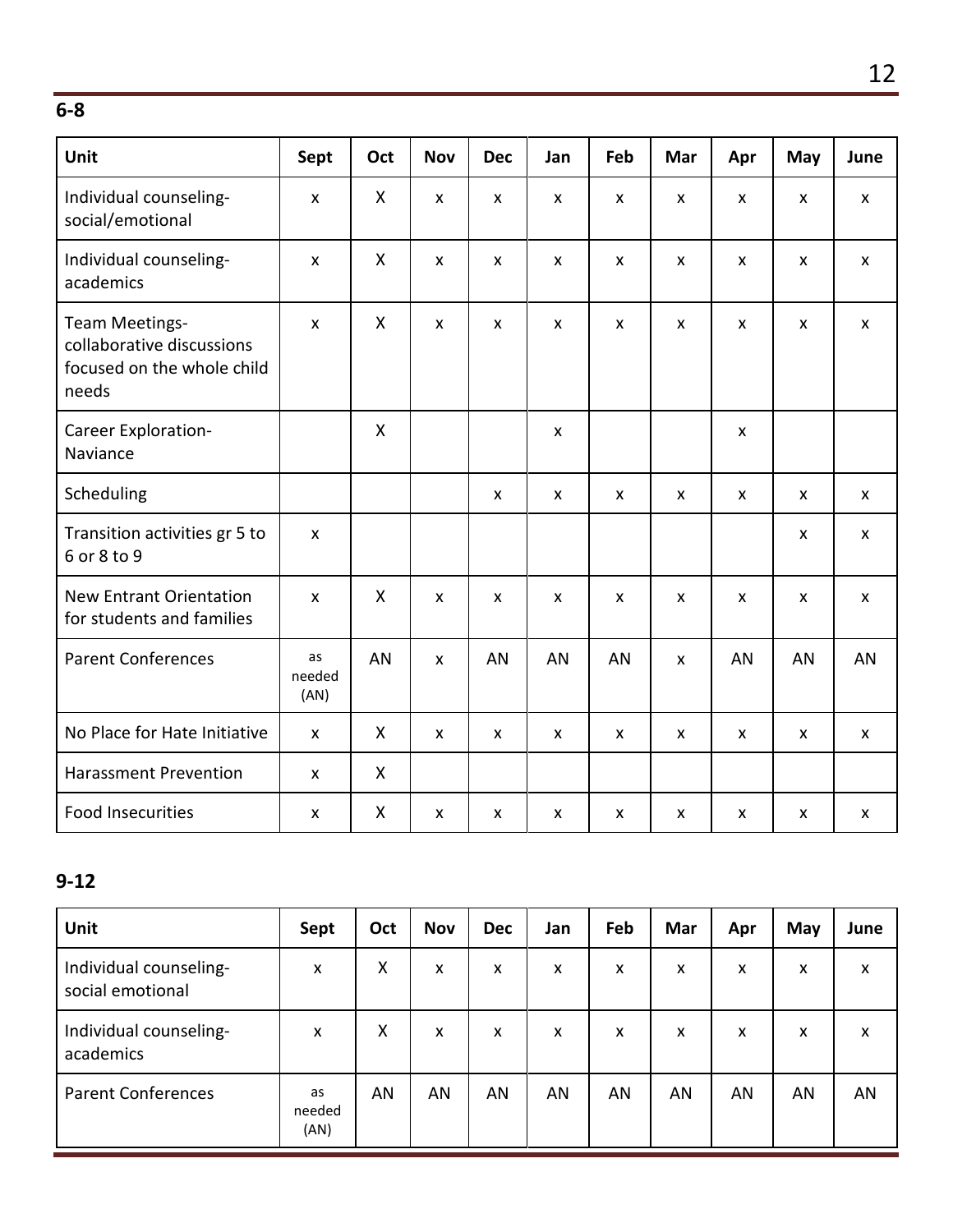| Naviance- College & Career<br>Planning                                                                                                                   | X              | X            | X | X |   | X |   |   |   |   |
|----------------------------------------------------------------------------------------------------------------------------------------------------------|----------------|--------------|---|---|---|---|---|---|---|---|
| Scheduling                                                                                                                                               | X              |              |   | X | X | X | X |   | X | X |
| <b>Student Support Meetings</b><br>focused discussions on the<br>needs of the whole child.                                                               | X              | $\mathsf{X}$ | X | X | X | X | X | X | X | X |
| <b>New Entrant Orientation</b><br>for students and families                                                                                              | $\pmb{\times}$ |              |   |   |   |   |   |   |   |   |
| <b>Evening Presentations</b><br><b>Financial Aid</b><br><b>Transcript Review</b><br>$\blacksquare$<br><b>College Planning</b><br>$\blacksquare$<br>Night |                | X            | X |   | X |   |   |   |   |   |
| <b>Freshman Scheduling</b><br>Meetings with families                                                                                                     |                |              |   |   | X |   |   |   |   |   |
| Sophomore Scheduling<br>Meetings with families                                                                                                           |                |              |   |   |   | X |   |   |   |   |
| Junior Scheduling<br>Meetings with families                                                                                                              |                |              |   |   |   |   | X |   |   |   |
| <b>Senior Meetings</b>                                                                                                                                   | X              | X            |   |   |   |   |   |   |   |   |
| Mentor- peer tutoring                                                                                                                                    | X              | $\mathsf{X}$ |   |   |   |   |   |   |   |   |
| <b>Food Insecurities Support</b>                                                                                                                         | X              | X            | X | X | X | X | X | X | X | X |
| <b>Transition Activities for gr</b><br>8 to 9                                                                                                            | X              |              |   |   | X | X |   |   | X | X |
| No Place for Hate Initiative                                                                                                                             | X              | X            | X | X | X | X | X | X | X | X |